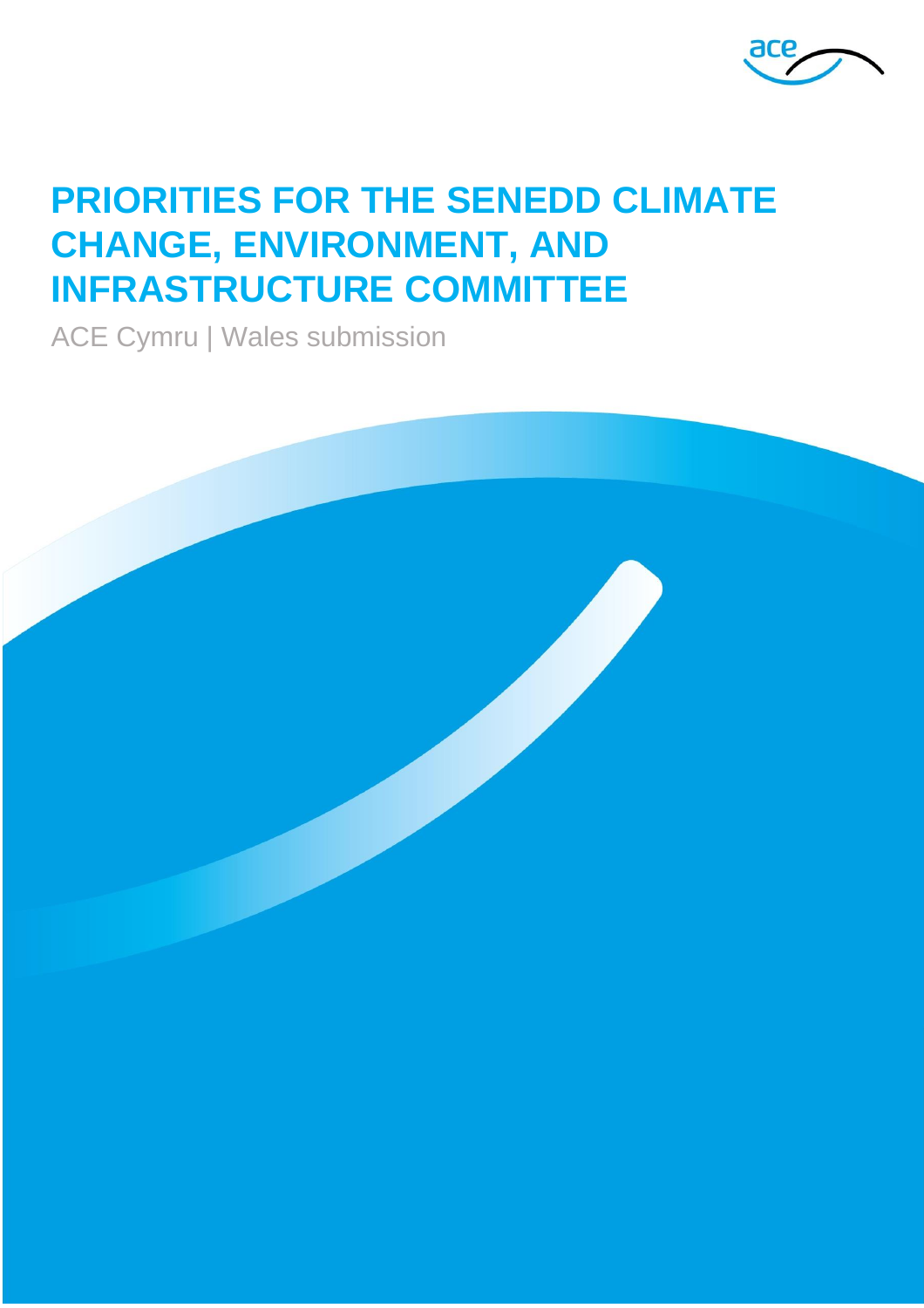

# **Role of ACE**

- We are the association for the UK's professional consultancies and engineering companies operating in the social and economic infrastructure sectors.
- The Association for Consultancy and Engineering (ACE) champions infrastructure and the built environment to government and other stakeholders, representing the views of around 400 members.
- Our members employ over 60,000 in UK and 250,000 worldwide, contributing more than £15 billion to the UK economy. However, the buildings they create actively contribute over £570 billion a year of GVA.
- Our vision is for a political, economic, and commercial environment that enables the consultancy and engineering businesses to thrive and make the world a better place.
- We promote the interests of companies delivering professional services in the natural and built environment. We do this by bringing members together to share knowledge, experience, and insight. This shapes our tangible business support, as well as our proactive engagement with policymakers across the UK.
- Our members provide solutions to some of our biggest challenges How do we design a Net Zero future? How do we create opportunity for communities across the devolved nations and level-up regions? How can we kickstart growth and jobs on a path to economic recovery? How can we deliver more social value?
- Through ACE Cymru | Wales we champion Welsh infrastructure. The group works closely with Government Ministers, the Welsh Government, and the National Infrastructure Commission for Wales, applying pressure for greater investment, but also acts as a trusted adviser to key clients and representatives in Cardiff.
- Our group's members have worked hard to nurture these relationships in recent years, providing a platform to share our collective expertise and knowledge with local politicians and civil servants. As the Welsh Assembly gains more powers, we will continue to help it make informed decisions on local infrastructure.
- Members include representatives of the following ACE member companies: AECOM, Amey, Arup, Arcadis, Burroughs, Cass Hayward, Mott MacDonald, Ramboll, Stantec, Tony Gee, WSP and many SMEs. The Chair is Piers Burroughs, Managing Director of Burroughs. You can read more about the role of ACE Wales [here](https://www.acenet.co.uk/groups/cymru-wales/)

# **Overview**

• ACE welcomes the opportunity to contribute to this consultation and ensure that the view of our members is heard. Ahead of the 2021 Senedd elections, ACE published an open letter outlining some our key priorities for next Welsh Government. The letter can be read [here](https://www.acenet.co.uk/media/7039/open-letters-2021-elections-wales.pdf)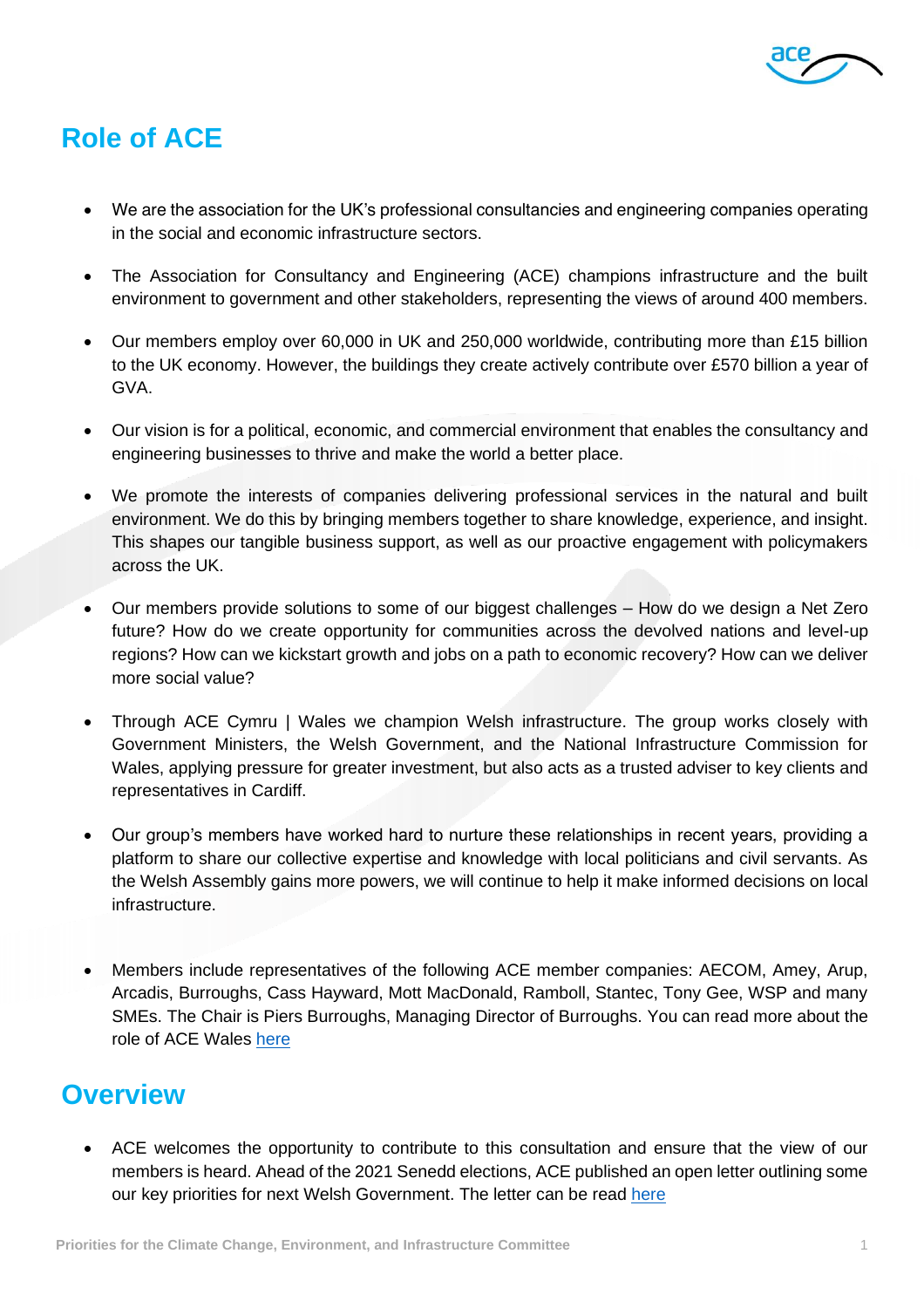

# **Government priorities**

• We have themed our response on topics outlined in the Minister's [letter](https://business.senedd.wales/documents/s116925/Letter%20from%20the%20Minister%20and%20Deputy%20Minister%20for%20Climate%20Change%20on%20the%20Welsh%20Governments%20priorities.pdf) on the Welsh Government's priorities in relation to climate change, environment and infrastructure.

### Environment, Climate Change & Net Zero

- How society responds to the Net Zero challenge is the biggest question of our time. The Government has committed the UK to cutting greenhouse emissions to net zero and in doing so is playing its part in capping global heating at 1.5 degrees, thus mitigating the worst effects of climate change. Our members welcome the ambition and stand ready to support the Welsh Government in delivering netzero by 2050
- Like all businesses, ACE members will need to change the way they work on a day-to-day basis. More than that though, as the designers of the built environment, they are key to delivering the net zero society of the near future. How we design, build, and operate our buildings and infrastructure will become the key consideration for our sector as changes in process, construction materials and technology will help us to deliver sustainable buildings which are truly net zero over their lifetime.
- Chaired by Sarah Prichard (UK Managing Director) of BuroHappold, the Net Zero group brings ACE and EIC members together to outline this net zero future. Through the policy forum and engagement across ACE and EIC's activity and through the Construction Leadership Council's CO2nstructZero campaign, the group is driving the whole industry towards a carbon free future.
- Most recently, we published a new Net Zero guide targeted at SMEs working in the built environment has been released by Association for Consultancy and Engineering (ACE). Aimed at small and medium sized members, the guide highlights the steps that should be taken towards a carbon free future, explores how net zero is already influencing client decision making, and outlines how to meet new client expectations while seizing the business opportunities created. The guide also provides a handy reference to previously released publications, reports, pledge schemes and sector plans, directly sign-posting to the most important and relevant sources of information. **We would welcome, in collaboration with the Senedd economy committee, an inquiry looking at the role of SMEs in delivering net zero and how we support them through the challenge of transition.**
- Our ['Are we ready? Delivering Net Zero in the built environment'](https://www.acenet.co.uk/media/6444/are-we-ready-delivering-net-zero-in-the-built-environment.pdf) report polled more than 130 Net Zero and sustainability experts who work across different areas of the built environment. The findings show few sectors rating highly with common challenges such as client business models being incompatible with Net Zero pathways, and disconnects between different regulators. **We would welcome, in collaboration with the Senedd's economy committee, an inquiry looking at whether sectors across the Welsh economy are ready for net zero and the challenges many face in delivering on the Government's ambitions.**
- You can read more about ACEs net zero campaign [here](https://www.acenet.co.uk/campaigns/net-zero/)

### Nature and biodiversity

• Nature needs business to take urgent action to address the loss of biodiversity and climate change. SoNaRR2020 concludes that the loss of biodiversity is accelerating globally at unprecedented rates.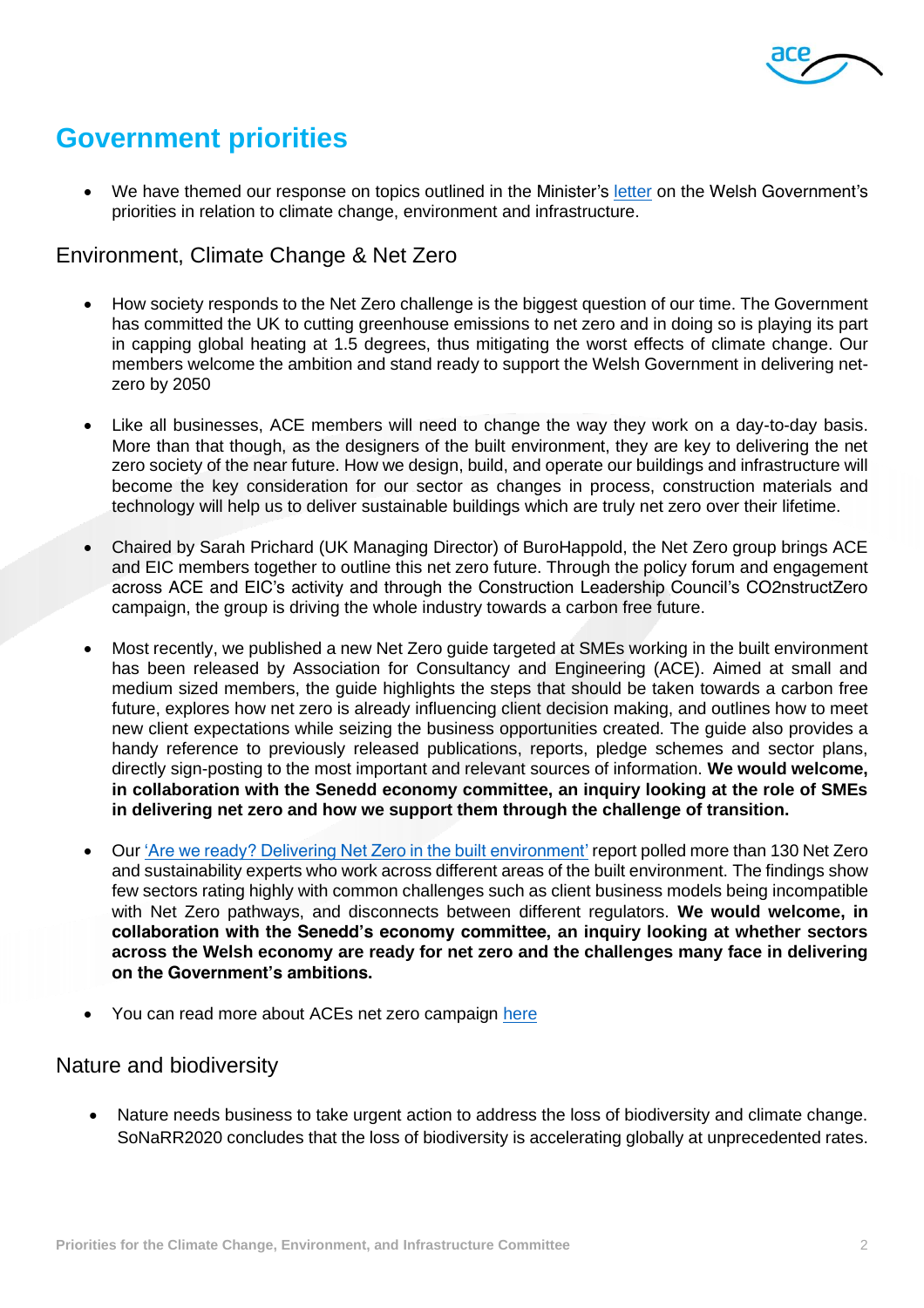

- Our members are ready to support wider society in building resilient ecological networks and reduce its impact outside of Wales to tackle this. ACE is working with members and partners to join the Get Nature Positive journey. The Council for Sustainable Business (CSB) is a group of business leaders appointed by DEFRA who are committed to developing successful businesses and enhancing nature – and who believe the two objectives go hand-in-hand.
- The aim of the Nature Handbook for Business is to showcase some of the ways businesses in various sectors can and are becoming more nature positive, helping the planet but also ultimately helping companies' long-term financial sustainability. They also serve as further examples of how good business actively contributes to the general well-being of all parts of society. **We would welcome an inquiry looking at how sectors across Wales are preparing for and navigating the pioneering and global effort to change the curve of nature and biodiversity loss.**

#### Energy & marine energy programme

- Hydrogen, together with associated carbon capture and storage, has huge potential to reduce emissions on a path to a net zero future. It will play a critical role and has been identified as a key enabler by the Climate Change Committee. It is a 'very promising technical solution to some of our decarbonisation challenges' as the government recognises.
- The UK 10-point plan envisages 5GW of low carbon hydrogen by 2030 across the UK. Meanwhile, the plan envisages 10 million tonnes per year of carbon capture across the UK by 2030.
- Planning for hydrogen technology will be an essential component in driving change and should be ambitions given the UK's net-zero target. Carbon intensive industries like construction will need to work collectively to pioneer hydrogen innovation, and this is where the development of carbon capture, usage and storage infrastructure will play a key role.
- We have already seen major plans in for industrial clusters in the UK and "Energy Islands" in Europe. Hydrogen production plants will convert natural gas to hydrogen with carbon capture or use renewable energy to produce hydrogen from water using electrolysis. These will be crucial when it comes to rolling out the benefits of hydrogen more widely. **We would welcome an inquiry looking at how hydrogen, together with associated carbon capture and storage can help Wales reach its net zero targets.**
- ACE has previously supported tidal energy in Wales as an important contribution to the UK's energy security for the foreseeable future. The opportunity to develop such technology will go some way to ensuring that the energy mix is sufficient to meet base and peak demand levels. Government support is also an important signal of recognition that tidal energy is a viable source of future energy generation, meaning more projects of a similar nature can come forward. **We would welcome an inquiry looking at how tidal energy can be developed in Wales in future, and the role our sector can have to ensure that the resources needed to deliver schemes on time and on budget are effectively allocated.**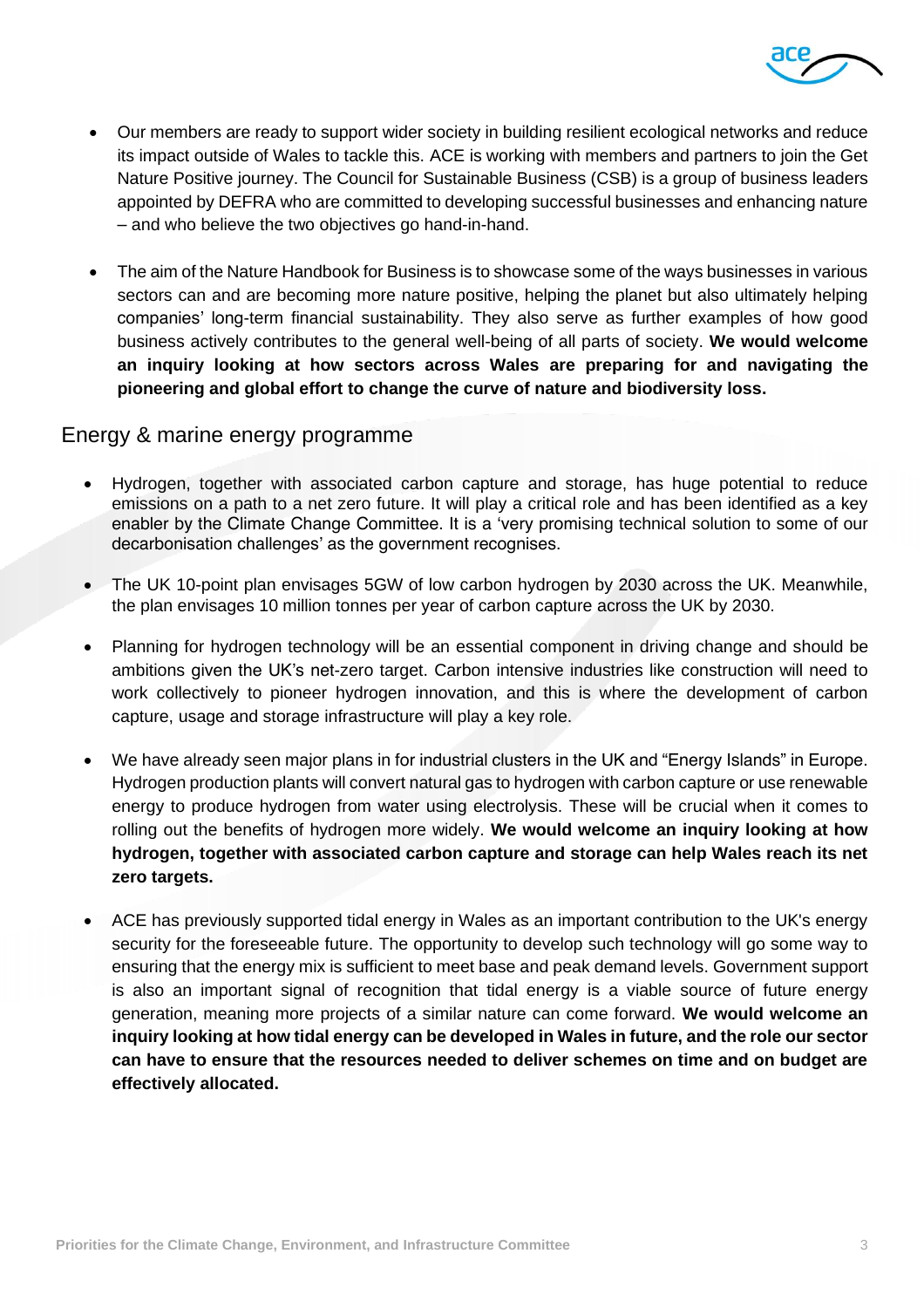

## **Transport**

- ACE has previously commented on the Welsh Government's recently published Llwybr Newydd The Wales Transport Strategy (WTS) 2021. The long-term vision is a welcome step forward.
- The vision is largely introspective and stops at the Welsh border. Strengthening plans for improving strategic access to the rest of the UK and Europe would give business and future investors' confidence. In addition, the vision could put the Strategy in context with enabling and driving "Future Wales: the national plan 2040.
- The vision should recognise the very different demands of urban, interurban, rural travel and the movement of freight. Although the draft strategy does deal with integration, it is such an important aspect that the vision should include it. For example: "an accessible, sustainable and integrated transport system". A fundamental component of integrating sustainable travel is providing for the first and last mile for all users. The vision should perhaps address this.
- The vision would be strengthened by being more user-centric enabling and facilitating people to make better, healthier, and more sustainable transport choices. It would add context if the vision described the transformational nature of the strategy and the scale and urgency of change that is necessary to deliver decarbonization commitments.
- The vision is silent on driving efficiencies from the way the Welsh Government, local authorities and rail authorities organize themselves. There are clear benefits from a model that combines and coordinates infrastructure maintenance. The National Infrastructure Commission for Wales'(NICW) Brief includes sectors within the vision and yet it's not mentioned in the Strategy. It would be helpful to explain the process of considering recommendations that come from NICW.
- The vision understates the opportunities and co-benefits of the Strategy. Drawing this out would be a positive message, particularly for private sector. **We would welcome an inquiry looking at how the vision ought to deal with embodied carbon in infrastructure as part of the sustainable approach to transport as well as focusing on emissions.**

### Town centre regeneration

- For many, the pandemic has reinforced the importance of local communities. Whether it be checking in on elderly neighbours, being out in the street to clap the NHS, or supporting cherished local businesses through tough times, coronavirus has helped to renew a sense of local pride.
- With many more working from home, there is now an opportunity to revitalise local areas to support small businesses, create open spaces for people to socialise and meet, revolutionise mobility by embedding active travel measures, increase public transport options and electric vehicle charging points, and deliver the infrastructure to ease access to local services through the creation of 'community hubs.'
- Providing education, leisure, and shopping in easy walking distance of someone's front door, means that emissions are reduced by default as most resident's immediate needs are delivered locally. To encourage this, we will need flexible commercial spaces which can be easily adapted to meet resident's needs.
- Whether public or privately led, previous schemes have tended to focus on redevelopment rather than the revitalisation of the local area, with overdevelopment and 'gentrification' limiting the positive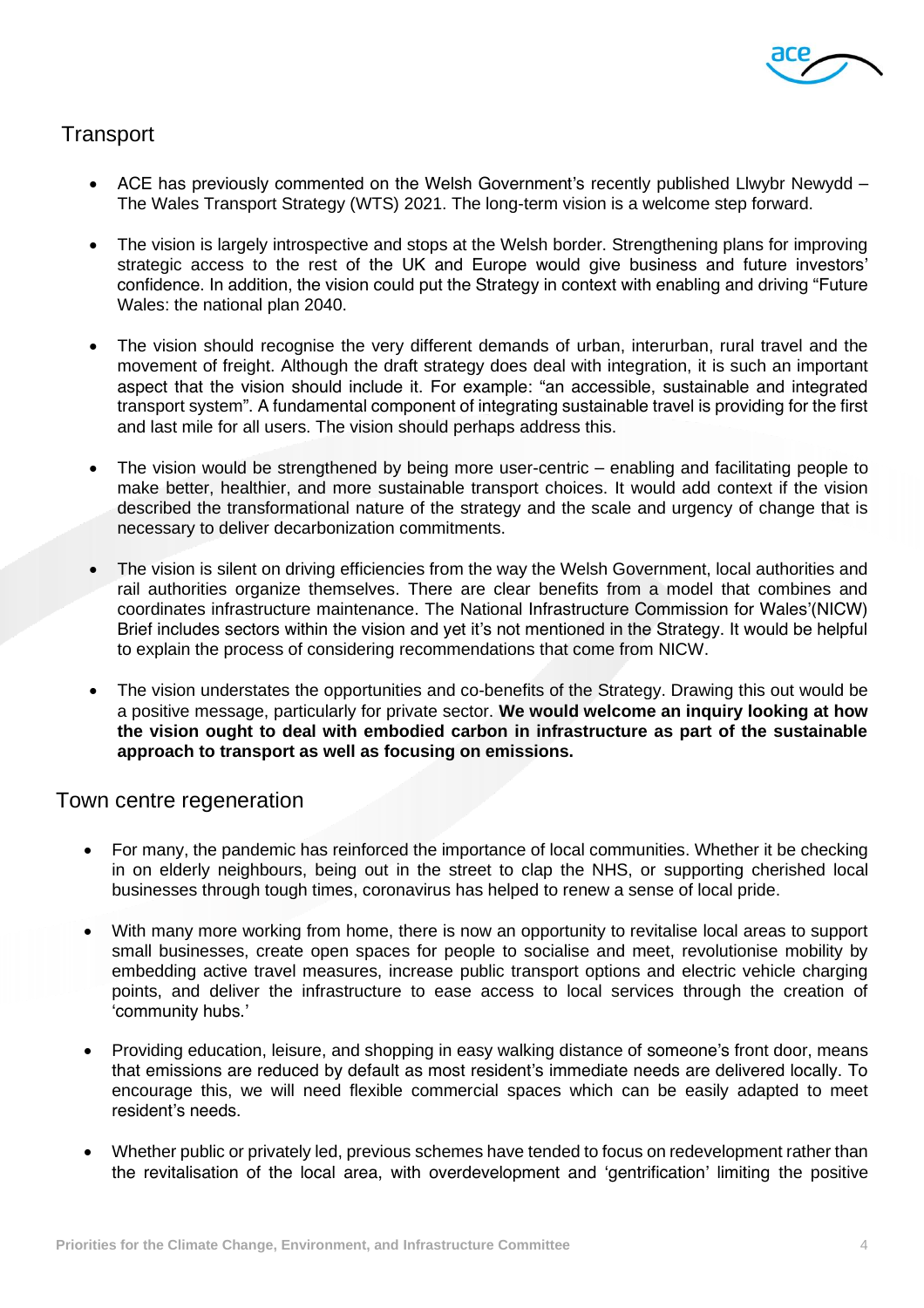

impact to only certain pockets of local communities, thus neglecting the real opportunities that locally led regeneration can bring to an area.

- The right level of public engagement will be needed, and the decision-making process must take place at a local level once funding and support has been approved. Only then will successful, locally led regeneration schemes deliver the longer-term outcomes associated with placemaking for the benefit of the wider community. And only then will we be able to speak of levelling-up.
- With a commitment to regeneratation, we need to ensure that we revitalise our urban centres and create flexible spaces that people can prosper in. **We would welcome an inquiry looking at how infrastructure development can meet the new needs of town center's following the pandemic and how placemaking, linked to net zero, can be at the centre of these conversations,** as it must be about regeneration, and not simply a return to now inappropriate pre-pandemic redevelopment schemes.

#### Housing and retrofitting

- A significant part of the 2050 net zero milestone must involve addressing the numerous types of buildings that populate Wales, namely the retrofitting of existing buildings. Retrofitting covers a wide remit ranging from heating systems, insulation systems and smart electrics, and as such, the focus on low carbon buildings must also include the embodied carbon used in new buildings.
- Without significantly better insulation within existing poorly insulated buildings, fuel poverty will become worse, rather than better. Part of the historic problem is that a *"one size fits all"* approach is not possible due to the variety of buildings in Wales. This needs to be recognised and a professional approach adopted.
- One of the consequences of the cost of decarbonising the electrical grid is that the cost has been placed on electricity tariffs. This has resulted in gas becoming cheaper than electricity for all but the most efficient electric systems. This is a significant issue in the challenge to decarbonise domestic and commercial heating. Gas boilers, for example, should be replaced by electric systems to take advantage of 'green' electricity generation.
- A cultural change is required to achieve ambitions of decarbonisation and retrofitting. Engagement with key stakeholder is key to ensure an excellent degree of professionalism across the industry. It is why collaboration with industry stakeholders, such as ACE members, RIBA, IStructE, CIBSE, RICS and CADW where the knowledge already exists, is critical to achieving the 2050 target with net zero aims.
- **We would welcome an inquiry looking at how the Government can encourage retrofitting work through the use of VAT exemptions**. New homes, for example, have zero VAT as do certain types of refurbishments, but generally home refurbishments do not qualify for these.

#### **For further information, please contact:**

**Guto Davies** [gdavies@acenet.co.uk](mailto:gdavies@acenet.co.uk) Head of Policy ACE

**Simon Shouler** [sshouler@acenet.co.uk](mailto:sshouler@acenet.co.uk) Wales Manager ACE Wales